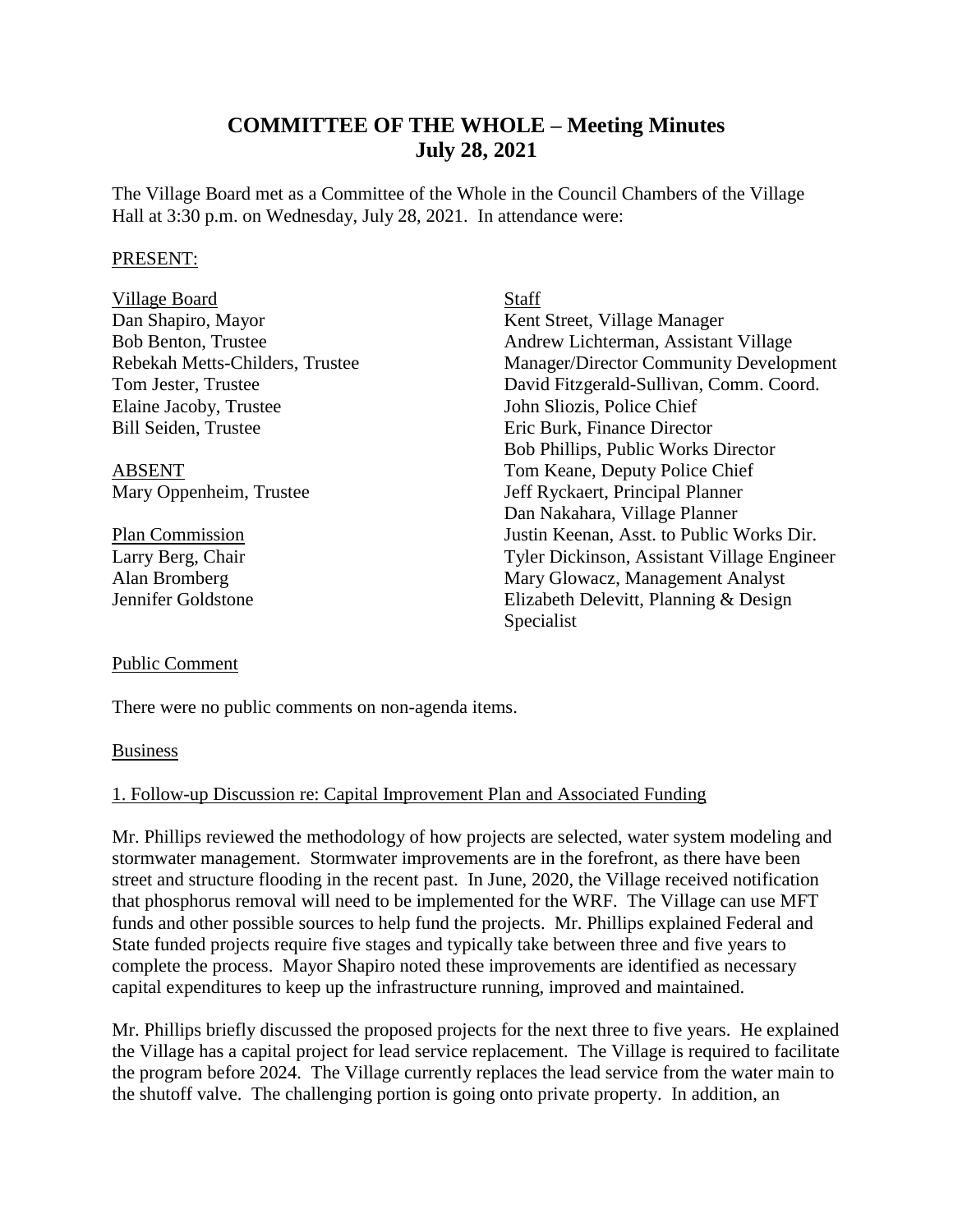easement is required if the Village is receiving Federal or State funding. Mr. Phillips explained the Village is required to replace every lead service in the Village within the next 15 years. Mr. Street explained there are a number of homeowners who have already replaced their service lines.

Mr. Burk explained the Village previously discussed three scenarios for funding capital improvements, a no debt program with reduced capital improvements, a \$2 million debt scenario with a one-year capital program and a \$7 million, two-year capital program, both would include a \$150,000 increase to the General Fund levy. The \$2 million additional bond option would result in an increase of 2.13% to the General Fund levy and the \$7 million additional bond option would result in an 4.47% increase to the Village levy. Mayor Shapiro noted interest rates are at an all time low, and believes the \$7 million bond issue would be beneficial. Trustee Seiden noted the Village may need to raise property taxes in the future. Trustee Benton explained the Village would still get improvements with a \$2 million bond issue. The Trustees general consensus was to work toward a \$7 million bond issue.

Mr. Phillips discussed a possible stormwater user fee, which was initially discussed in 2016. A number of surrounding communities have implemented stormwater user fees to help offset the cost of managing stormwater and improving infrastructure. The Village hired Christopher Burke Engineering to develop a Village-wide stormwater master plan and provide ideas on a stormwater user fee. The Village routinely televises the 70 miles of storm sewer to assess the condition as well as assist residents with flooding issues. The Village has spent \$7 million on stormwater improvements since 2015.

Mr. Phillips explained there are numerous ways to calculate user fees. He believes the fairest way to assess a fee is to measure the square footage of the impervious surface on a lot. The Village currently assesses a fee for sanitary sewer use, use of water meters and water but currently does not charge to use the storm sewer, which seems misaligned. Trustee Jester is not in favor of a stormwater user fee. He noted some streets have ditches rather than storm sewers. He explained the storm sewer is part of the street and most of the impervious surface is the street itself and that is the main cause of stormwater runoff. Trustee Jester believes this capital improvement should be part of the property tax. Trustee Metts-Childers believes residents will expect a new value when they see a new fee. Trustee Seiden believes this fee can be justified. Mayor Shapiro suggested waiting for a final consensus until the final storm water report is received.

### 2. Follow-up Discussion re: Affordable Housing and an Inclusionary Zoning Ordinance

Mr. Street noted the Village Board previously endorsed the concept of an Inclusionary Zoning Ordinance and the Village Attorney has prepared a draft Ordinance based on the framework, previously presented to the Board. Mr. Lichterman provided a side-by-side comparison between the proposed Deerfield draft Ordinance and other municipalities which shows density bonuses, duration of affordability, cap language and fee waivers. Mr. Lichterman asked the Board if they have any policy changes for the draft Ordinance, specifically with the cap language.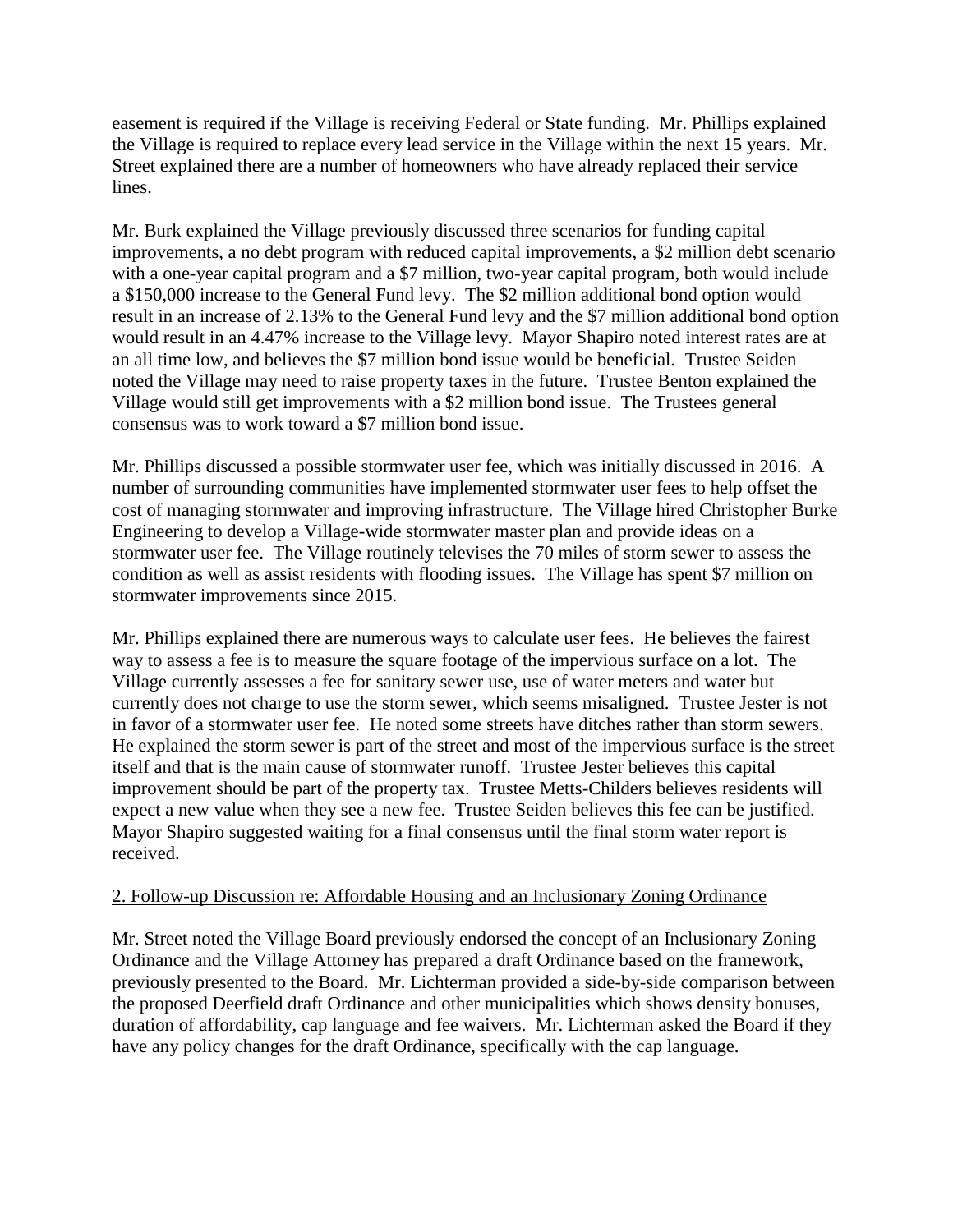Trustee Metts-Childers asked why the Village is at 120 AMI. Mr. Lichterman explained it was a trade-off as off-site development is not permitted. The other key point was to get something on the books and see if it achieves the Village's affordable housing goals; it can always be amended and made more restrictive. Trustee Jester noted the Village previously negotiated with developers; once there is an Ordinance, everything would be known. Mayor Shapiro explained the intent is to have rules which a developer could follow; however, the Village cannot stop a developer from trying to negotiate.

Mr. Bromberg noted perpetuity has come up a few times. He feels it is critical to keep the affordable housing in perpetuity, because it is important today and will continue to be important in the future. He expressed concern because a renter that qualifies for inclusionary housing today could be forced out of Deerfield if the rent is raised in the future.

Mr. Lichterman noted if an Inclusionary Zoning Ordinance is approved, staff intends to contract with a housing management company to assist with oversight of the program. Mayor Shapiro explained the ordinance would not be retroactive. Mr. Street reported an ordinance would be presented at an upcoming regular Village Board meeting.

### 3. Discussion of Possible Façade Rebate Program

Mr. Lichterman explained the Village has received inquiries from commercial property owners about the possibility of starting a façade and exterior building improvement rebate program to help revitalize public facing building elevations of commercial properties. The Village had a revitalization program that was funded by a TIF from 2003 to 2005. The Village offered a financial rebate/incentive for commercial properties in the Village Center to make exterior building and site improvements. At the conclusion of the program, 3 out of the 26 eligible properties in the C-1 District took advantage of the program and the Village reimbursed approximately \$226,000. Mr. Lichterman believes there are some properties that would benefit from the program both in the C-1 Village Center District and the C-2 Commercial District along Lake Cook Road.

If the Board is in favor of pursuing a façade rebate program, Mr. Lichterman suggested initiating an exploratory survey to gauge business owners' interest, then defining the objectives and guidelines for a program. He discussed the advantages of a façade rebate program including safety and ADA compliance. Mayor Shapiro is in favor of implementing a façade rebate program to help revitalize the Village and encourage businesses to make improvements. The Trustees believe this could be a win-win situation. Mr. Lichterman suggested partnering with the Chamber of Commerce and to conduct the survey. Mr. Lichterman noted that the survey will be conducted concurrent with the Village's budgeting process and that \$200,000 would be included in the budget as a place holder for this project.

### 4. Discussion of Plan Commission's Report and Recommendation re: Short Term Rentals

Mr. Street explained the Board approved the definition of short-term rentals, but wanted to ensure the Plan Commission's recommendations were addressed. Ms. Goldstone summarized the Plan Commission's items for further consideration by the Village Board and noted that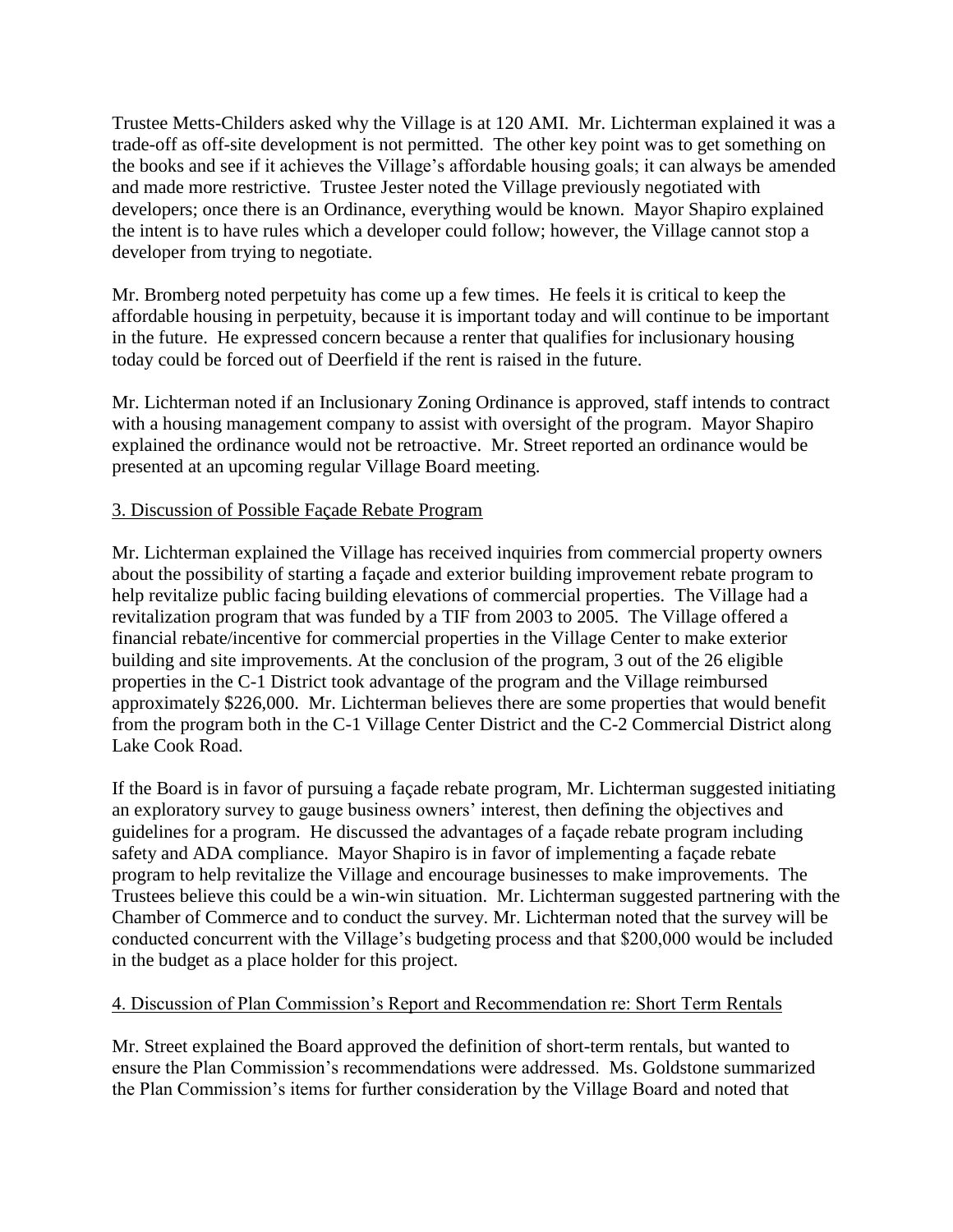perhaps the Board would want to allow residents to rent their homes as a short-term rental onetime per year. Mr. Lichterman noted the staff report includes sample short-term rental rules and regulations, if they were to be permitted on a limited basis. The Trustees discussed various scenarios for short-term rentals and the consensus was that short-term rentals should not be permitted and the current definition in the Zoning Ordinance is appropriate.

## 5. Discussion of Process Improvement Changes Related to the ARC, Plan Commission and Village Board of Trustees Meetings

Mayor Shapiro met with staff and the Village Attorney to review possible ways to improve the Village's land use review/approval process, mainly related to the processes and procedures of the Appearance Review Commission, Plan Commission and Village Board. Mr. Lichterman explained at the Board level, the proposal is to eliminate the requirement for a Second Reading, but the Board always has the ability to continue a matter if it warrants further discussion. The Plan Commission would no longer require prefiling meetings and would allow petitioners to proceed directly to a Public Hearing at their own risk. Mr. Berg believes simple petitions do not need prefiling meetings; and more complicated matters would be strongly encouraged to attend a pre-filing meeting. Mr. Lichterman noted the Plan Commission could always continue a Public Hearing if further information is needed as well. Mr. Lichterman reported the proposal is also to allow sign petitions fully in compliance with: (i) the Village's Appearance Code, (ii) the mall's criteria; and, (iii) that do not include any architectural changes, to be approved administratively, rather than requiring a meeting with the Appearance Review Commission. The members of the Appearance Review Commission did not have pushback to the proposed changes. The Trustees believe these changes would help streamline the process and the consensus was to move forward with the changes proposed. Mr. Lichterman noted that several governing documents need to be amended to allow for the changes at these will be presented to the Village Board at an upcoming meeting.

### 6. Discussion of Micro Pig Regulations

Ms. Glowacz reported that Dr. Gil and his daughters requested that the Village amend the Municipal Code to allow micropigs during a recent Village Board meeting. She noted that should the Board be willing to consider the request to amend the Section 5-8 of the Municipal Code, Housing of Animals, to allow for domesticated miniature pigs to be owned and housed as pets within the Village, staff recommends a one-year pilot program as well as several regulations to ensure the safety and well-being of both miniature pigs and residents.

Dr. Gil is very familiar with the standards and expectations regarding miniature pigs. He believes this would be a benefit to his family. Dr. Gil explained he has a fenced yard as well as a third garage that could be converted to accommodate the pig. He thanked the Trustees for their consideration. The Trustees were in favor of a pilot program but noted the regulations are strict. The Board noted that there should be no requirement for a fence, no minimum lot size.

Upon further discussion, it was noted that Dr. Gil is not a Deerfield resident and lives in unincorporated Deerfield. Staff will advise Dr. Gil that Lake County is the appropriate authority